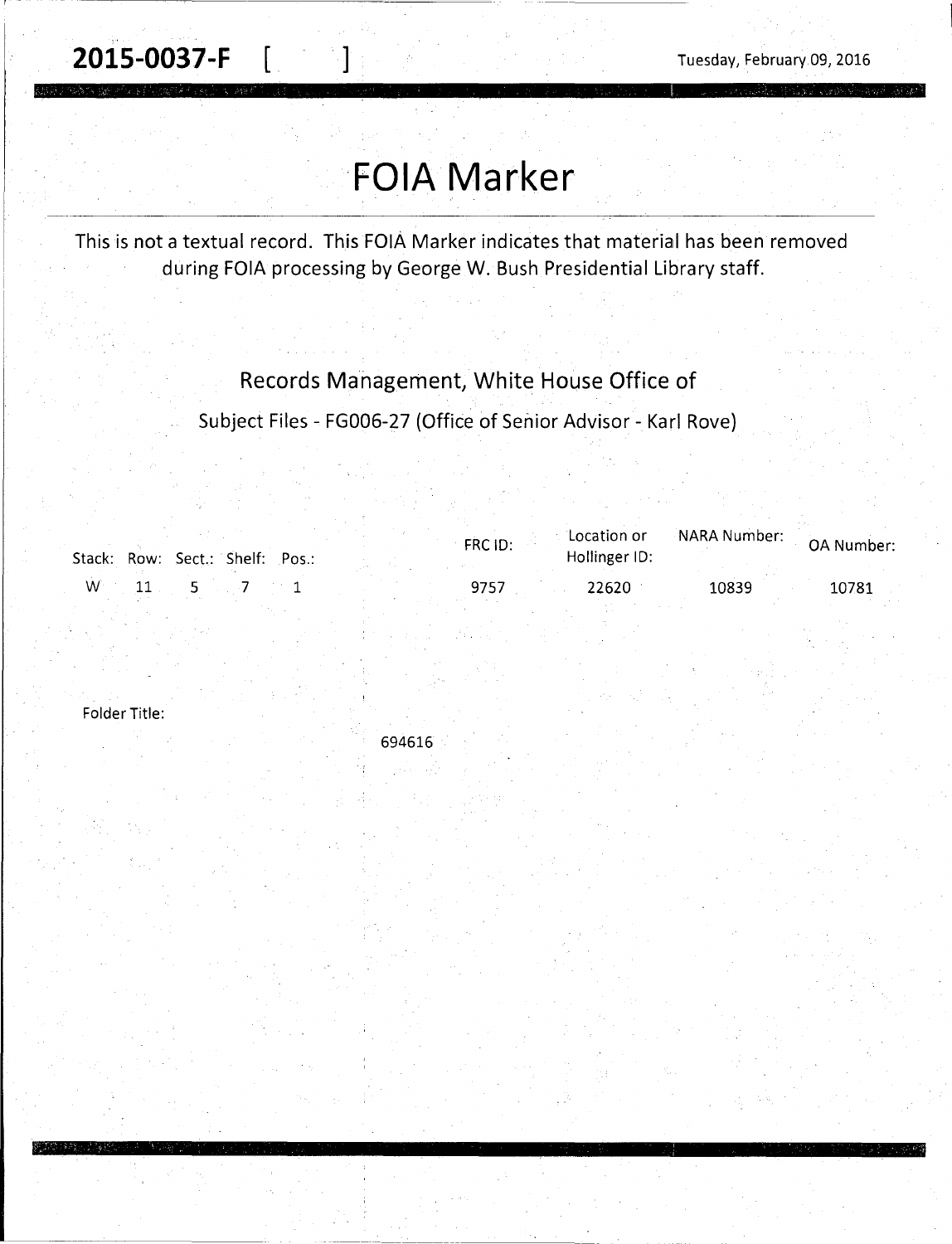## **Withdrawn/Redacted Material**  The George W. Bush Library

| <b>DOCUMENT</b><br>NO. | <b>FORM</b>                      | <b>SUBJECT/TITLE</b><br>テーキティル | <b>PAGES</b> | <b>RESTRICTION(S)</b><br><b>DATE</b> |  |
|------------------------|----------------------------------|--------------------------------|--------------|--------------------------------------|--|
| 001                    | Barcode<br><b>Scanning Sheet</b> | 694616 [with attachments]      |              | $05/14/2006$ PRM;                    |  |
|                        |                                  |                                |              |                                      |  |
|                        |                                  |                                |              |                                      |  |
|                        |                                  |                                |              |                                      |  |

| <b>COLLECTION TITLE:</b>                                                                                                                                                                                                                                                                                                                                                                                                                                                                                                                                                             |                                                                                                                                                                                                                                                                                                                                                                                                                                                                                         |
|--------------------------------------------------------------------------------------------------------------------------------------------------------------------------------------------------------------------------------------------------------------------------------------------------------------------------------------------------------------------------------------------------------------------------------------------------------------------------------------------------------------------------------------------------------------------------------------|-----------------------------------------------------------------------------------------------------------------------------------------------------------------------------------------------------------------------------------------------------------------------------------------------------------------------------------------------------------------------------------------------------------------------------------------------------------------------------------------|
| Records Management, White House Office of                                                                                                                                                                                                                                                                                                                                                                                                                                                                                                                                            |                                                                                                                                                                                                                                                                                                                                                                                                                                                                                         |
| <b>SERIES:</b>                                                                                                                                                                                                                                                                                                                                                                                                                                                                                                                                                                       |                                                                                                                                                                                                                                                                                                                                                                                                                                                                                         |
| Subject Files - FG006-27 (Office of Senior Advisor - Karl Rove)                                                                                                                                                                                                                                                                                                                                                                                                                                                                                                                      |                                                                                                                                                                                                                                                                                                                                                                                                                                                                                         |
| <b>FOLDER TITLE:</b>                                                                                                                                                                                                                                                                                                                                                                                                                                                                                                                                                                 |                                                                                                                                                                                                                                                                                                                                                                                                                                                                                         |
| 694616                                                                                                                                                                                                                                                                                                                                                                                                                                                                                                                                                                               |                                                                                                                                                                                                                                                                                                                                                                                                                                                                                         |
| <b>FRC ID:</b><br>9757                                                                                                                                                                                                                                                                                                                                                                                                                                                                                                                                                               |                                                                                                                                                                                                                                                                                                                                                                                                                                                                                         |
|                                                                                                                                                                                                                                                                                                                                                                                                                                                                                                                                                                                      | <b>RESTRICTION CODES</b>                                                                                                                                                                                                                                                                                                                                                                                                                                                                |
| Presidential Records Act - [44 U.S.C. 2204(a)]                                                                                                                                                                                                                                                                                                                                                                                                                                                                                                                                       | Freedom of Information Act - [5 U.S.C. 552(b)]                                                                                                                                                                                                                                                                                                                                                                                                                                          |
| P1 National Security Classified Information [(a)(1) of the PRA]<br>P2 Relating to the appointment to Federal office $[(a)(2)$ of the PRA<br>P3 Release would violate a Federal statute [(a)(3) of the PRA]<br>P4 Release would disclose trade secrets or confidential commercial or<br>financial information $[(a)(4)$ of the PRA<br>P5 Release would disclose confidential advise between the President<br>and his advisors, or between such advisors [a)(5) of the PRA]<br>P6 Release would constitute a clearly unwarranted invasion of<br>personal privacy $[(a)(6)$ of the PRA] | $b(1)$ National security classified information $(1b)(1)$ of the FOIA<br>b(2) Release would disclose internal personnel rules and practices of<br>an agency $[(b)(2)$ of the FOIA]<br>$b(3)$ Release would violate a Federal statute $(6)(3)$ of the FOIA]<br>b(4) Release would disclose trade secrets or confidential or financial<br>information $[(b)(4)$ of the FOIA]<br>b(6) Release would constitute a clearly unwarranted invasion of<br>personal privacy $(1)(6)$ of the FOIA. |
|                                                                                                                                                                                                                                                                                                                                                                                                                                                                                                                                                                                      | b(7) Release would disclose information compiled for law enforcement<br>purposes $[(b)(7)$ of the FOIA]                                                                                                                                                                                                                                                                                                                                                                                 |
| PRM. Personal record misfile defined in accordance with 44 U.S.C.<br>$2201(3)$ .                                                                                                                                                                                                                                                                                                                                                                                                                                                                                                     | b(8) Release would disclose information concerning the regulation of<br>financial institutions $[(b)(8)$ of the FOIA]                                                                                                                                                                                                                                                                                                                                                                   |

b(9) Release would disclose geological or geophysical information concerning wells [(b)(9) of the FOIA]

Records Not Subject to FOIA

Court Sealed - The document is withheld under a court seal and is not subject to the Freedom of Information Act.

18436

of gift.

Deed of Gift Restrictions

security information.

A. Closed by Executive Order 13526 governing access to national

8. Closed by statute or by the agency which originated the document. C. Closed in accordance with restrictions contained in donor's deed

Page I of I *rhis document was prepared on Monday, March 21, 2016*